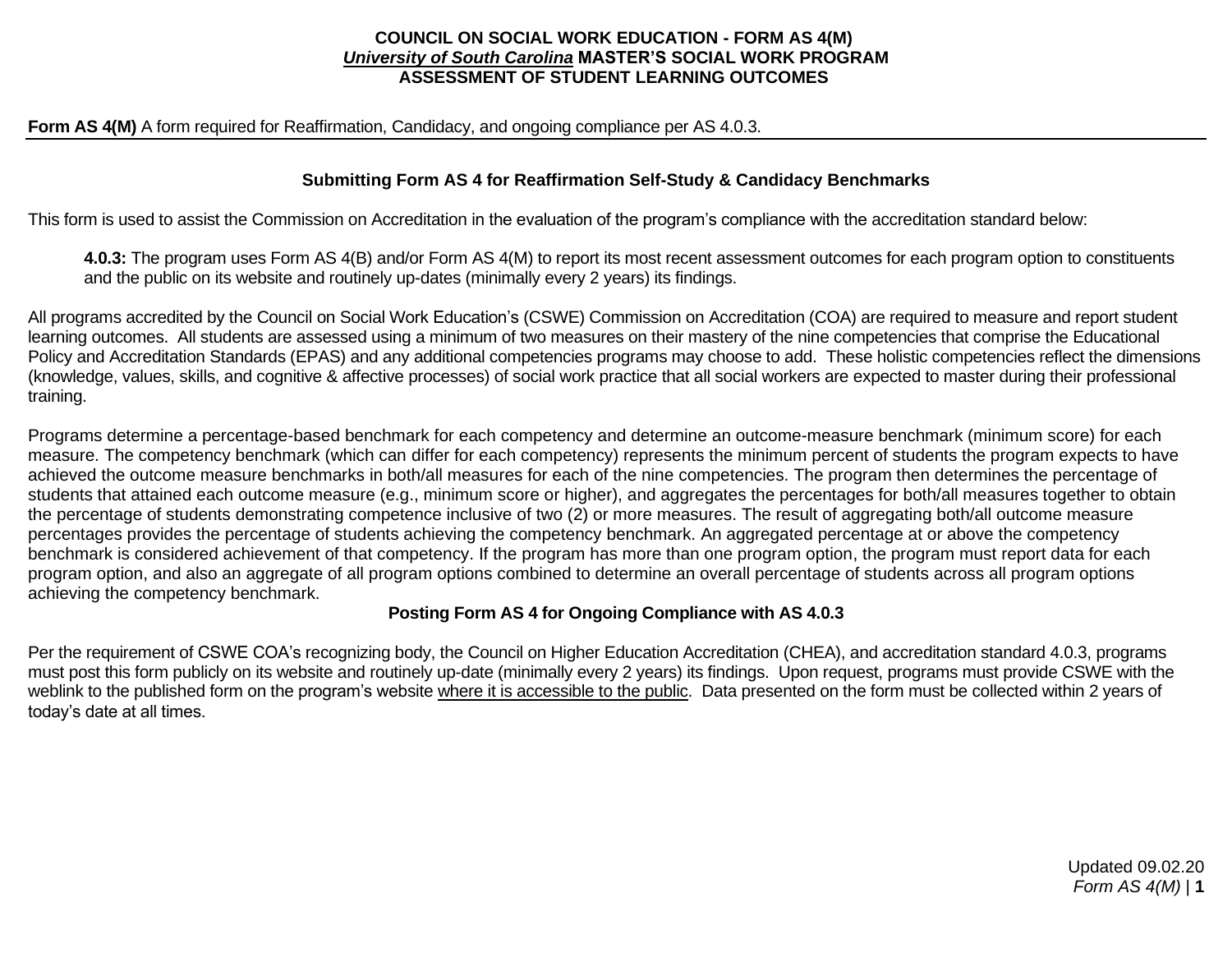## **Summary of the Program's Assessment Plan | Generalist Practice**

All students are assessed using a minimum of two measures on their mastery of the nine competencies that comprise the Educational Policy and Accreditation Standards of the Council on Social Work Education and any additional competencies programs may choose to add. Summarize the program's competency-based assessment plan. Programs may add/delete rows to accurately reflect the number measures included in the data presented.

| <b>Assessment Measure #1: Self Assessment</b>                                                                                                               |                  |  |  |  |  |  |  |  |
|-------------------------------------------------------------------------------------------------------------------------------------------------------------|------------------|--|--|--|--|--|--|--|
| Dimension(s) assessed:                                                                                                                                      | All              |  |  |  |  |  |  |  |
| When/where students are assessed:                                                                                                                           | Personal time    |  |  |  |  |  |  |  |
| Who assessed student competence:                                                                                                                            | Student          |  |  |  |  |  |  |  |
| Outcome Measure Benchmark (minimum score indicative of achievement)<br>for Competencies 1-9:                                                                | 3                |  |  |  |  |  |  |  |
| Competency Benchmark (percent of students the program expects to have<br>achieved the minimum scores, inclusive of all measures) for Competencies<br>$1-9:$ | 80%              |  |  |  |  |  |  |  |
| <b>Assessment Measure #2: Field Assessment</b>                                                                                                              |                  |  |  |  |  |  |  |  |
| Dimension(s) assessed:                                                                                                                                      | All              |  |  |  |  |  |  |  |
| When/where students are assessed:                                                                                                                           | Field placement  |  |  |  |  |  |  |  |
| Who assessed student competence:                                                                                                                            | Field Instructor |  |  |  |  |  |  |  |
| Outcome Measure Benchmark (minimum score indicative of achievement)<br>for Competencies 1-9:                                                                | 3                |  |  |  |  |  |  |  |
| Competency Benchmark (percent of students the program expects to have<br>achieved the minimum scores, inclusive of all measures) for Competencies<br>$1-9:$ | 80%              |  |  |  |  |  |  |  |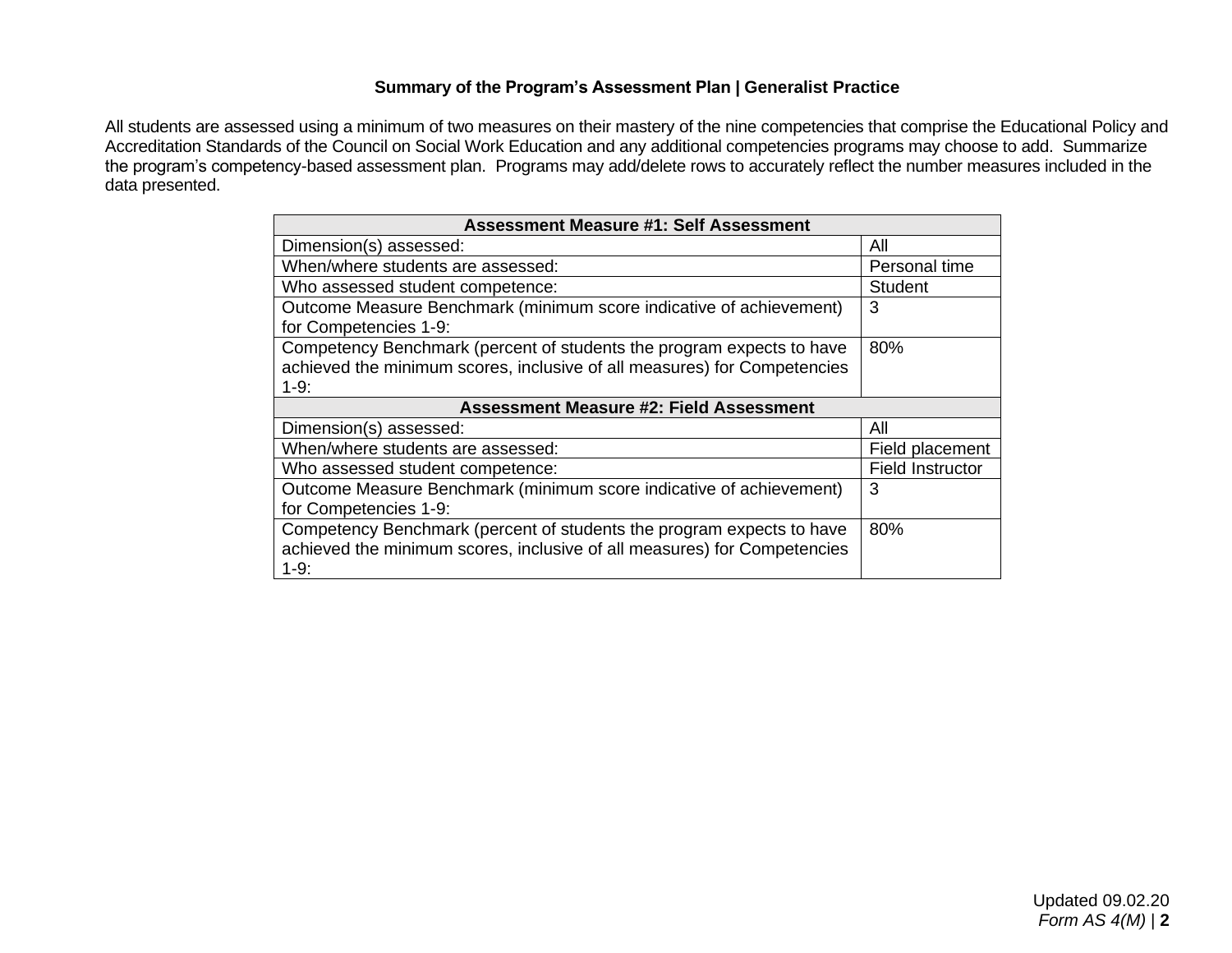## **Summary of the Program's Assessment Plan | Specialized Practice**

Students are assessed using a minimum of two measures on their mastery of the nine competencies that comprise the Educational Policy and Accreditation Standards of the Council on Social Work Education and any additional competencies programs may choose to add, that reflect the area of specialized practice. Summarize the program's competency-based assessment plan. Programs may add/delete rows to accurately reflect the number of areas of specialized practice and each measure included in the data presented.

## **Area of Specialized Practice #1: Advanced Generalist**

| <b>Assessment Measure #1: Self-Assessment</b>                                                                                                               |                         |
|-------------------------------------------------------------------------------------------------------------------------------------------------------------|-------------------------|
| Dimension(s) assessed:                                                                                                                                      | All                     |
| When/where students are assessed:                                                                                                                           | Personal time           |
| Who assessed student competence:                                                                                                                            | <b>Student</b>          |
| Outcome Measure Benchmark (minimum score indicative of achievement)<br>for Competencies 1-9:                                                                | 3                       |
| Competency Benchmark (percent of students the program expects to have<br>achieved the minimum scores, inclusive of all measures) for Competencies<br>$1-9:$ | 80%                     |
| <b>Assessment Measure #2: Field Assessment</b>                                                                                                              |                         |
|                                                                                                                                                             |                         |
| Dimension(s) assessed:                                                                                                                                      | All                     |
| When/where students are assessed:                                                                                                                           | Field placement         |
| Who assessed student competence:                                                                                                                            | <b>Field Instructor</b> |
| Outcome Measure Benchmark (minimum score indicative of achievement)<br>for Competencies 1-9:                                                                | 3                       |

# **Directions for completing Form AS 4**

Indicate the benchmark percentage for each competency. The competency benchmark is the percent of students the program expects to have achieved both/all outcome measure benchmarks. Programs calculate the percentage of students achieving each outcome measure benchmark, then calculate the percentage of students achieving each competency inclusive of two or more measures for each program option. Programs with multiple program options must present data for each program option, and in aggregate inclusive of all program options per competency. Programs may add/delete columns and to accurately reflect the number of program options offered. This is a required form. The assessment data table may be altered to accurately reflect the number of program options offered and additional program-developed competencies. However, beyond these formatting alternations, the program may not alter the content of this form.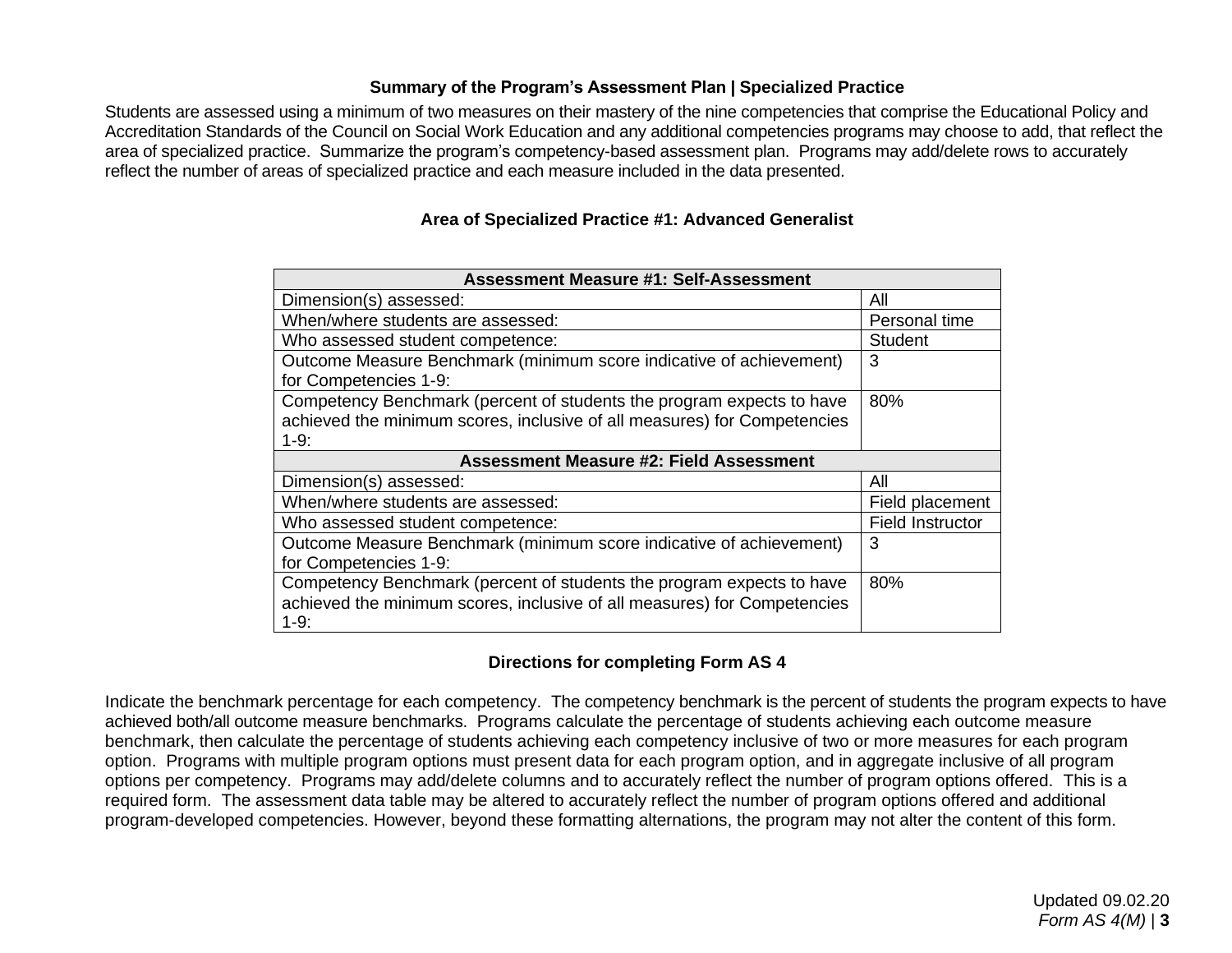### **Assessment Data Collected during the Academic Year (2020-2021) Program Option #1: Full Time, Columbia**

| <b>COMPETENCY</b>                                                                                                                    | <b>COMPETENCY</b><br><b>BENCHMARK</b><br>$(\%)$<br><b>GENERALIST</b> | <b>COMPETENCY</b><br><b>BENCHMARK</b><br>(%)<br><b>AREA OF</b><br><b>SPECIALIZED</b><br><b>PRACTICE</b> |                                                   | PERCENTAGE OF STUDENTS ACHIEVING BENCHMARK                                               |                                                                                     |                                                                                                                         |
|--------------------------------------------------------------------------------------------------------------------------------------|----------------------------------------------------------------------|---------------------------------------------------------------------------------------------------------|---------------------------------------------------|------------------------------------------------------------------------------------------|-------------------------------------------------------------------------------------|-------------------------------------------------------------------------------------------------------------------------|
|                                                                                                                                      |                                                                      |                                                                                                         | <b>Generalist</b><br><b>Practice</b><br>$n = 135$ | Area of Specialized<br>Practice #1:<br><b>Advanced</b><br><b>Generalist</b><br>$n = 162$ | <b>Practice #2</b><br>(Identify<br>Specialization)<br>$n = (Number of$<br>students) | Area of Specialized Area of Specialized<br>Practice #3<br>(Identify<br>Specialization)<br>$n = (Number of$<br>students) |
| <b>Competency 1:</b><br><b>Demonstrate</b><br><b>Ethical and</b><br>Professional<br><b>Behavior</b>                                  | 80%                                                                  | 80%                                                                                                     | 99%                                               | 99%                                                                                      |                                                                                     |                                                                                                                         |
| <b>Competency 2:</b><br><b>Engage Diversity</b><br>and Difference in<br><b>Practice</b>                                              | 80%                                                                  | 80%                                                                                                     | 99%                                               | 96%                                                                                      |                                                                                     |                                                                                                                         |
| <b>Competency 3:</b><br><b>Advance Human</b><br><b>Rights and Social,</b><br>Economic, and<br><b>Environmental</b><br><b>Justice</b> | 80%                                                                  | 80%                                                                                                     | 96%                                               | 97%                                                                                      |                                                                                     |                                                                                                                         |
| <b>Competency 4:</b><br><b>Engage in Practice-</b><br>informed Research<br>and Research-<br>informed Practice                        | 80%                                                                  | 80%                                                                                                     | 97%                                               | 99%                                                                                      |                                                                                     |                                                                                                                         |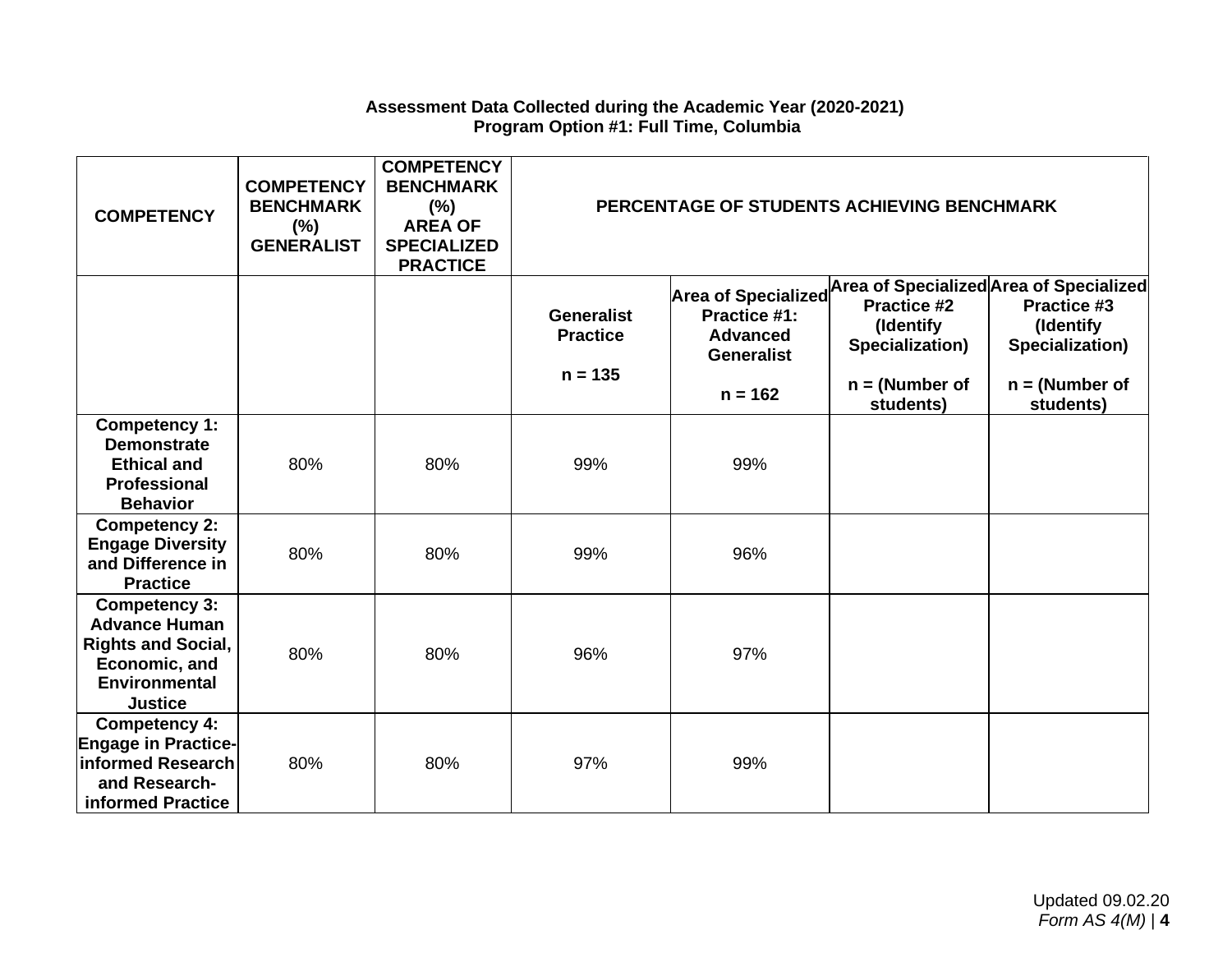| <b>Competency 5:</b><br><b>Engage in Policy</b><br><b>Practice</b>                                                                     | 80% | 80% | 98% | 97% |  |
|----------------------------------------------------------------------------------------------------------------------------------------|-----|-----|-----|-----|--|
| <b>Competency 6:</b><br><b>Engage with</b><br>Individuals,<br>Families, Groups,<br><b>Organizations, and</b><br><b>Communities</b>     | 80% | 80% | 96% | 96% |  |
| <b>Competency 7:</b><br>Assess Individuals,<br>Families, Groups,<br><b>Organizations, and</b><br><b>Communities</b>                    | 80% | 80% | 97% | 96% |  |
| <b>Competency 8:</b><br>Intervene with<br>Individuals,<br>Families, Groups,<br><b>Organizations, and</b><br><b>Communities</b>         | 80% | 80% | 96% | 98% |  |
| <b>Competency 9:</b><br><b>Evaluate Practice</b><br>with Individuals,<br>Families, Groups,<br>Organizations, and<br><b>Communities</b> | 80% | 80% | 99% | 96% |  |
| Any additional<br>Competency(ies)<br>Developed by the<br>Program                                                                       |     |     |     |     |  |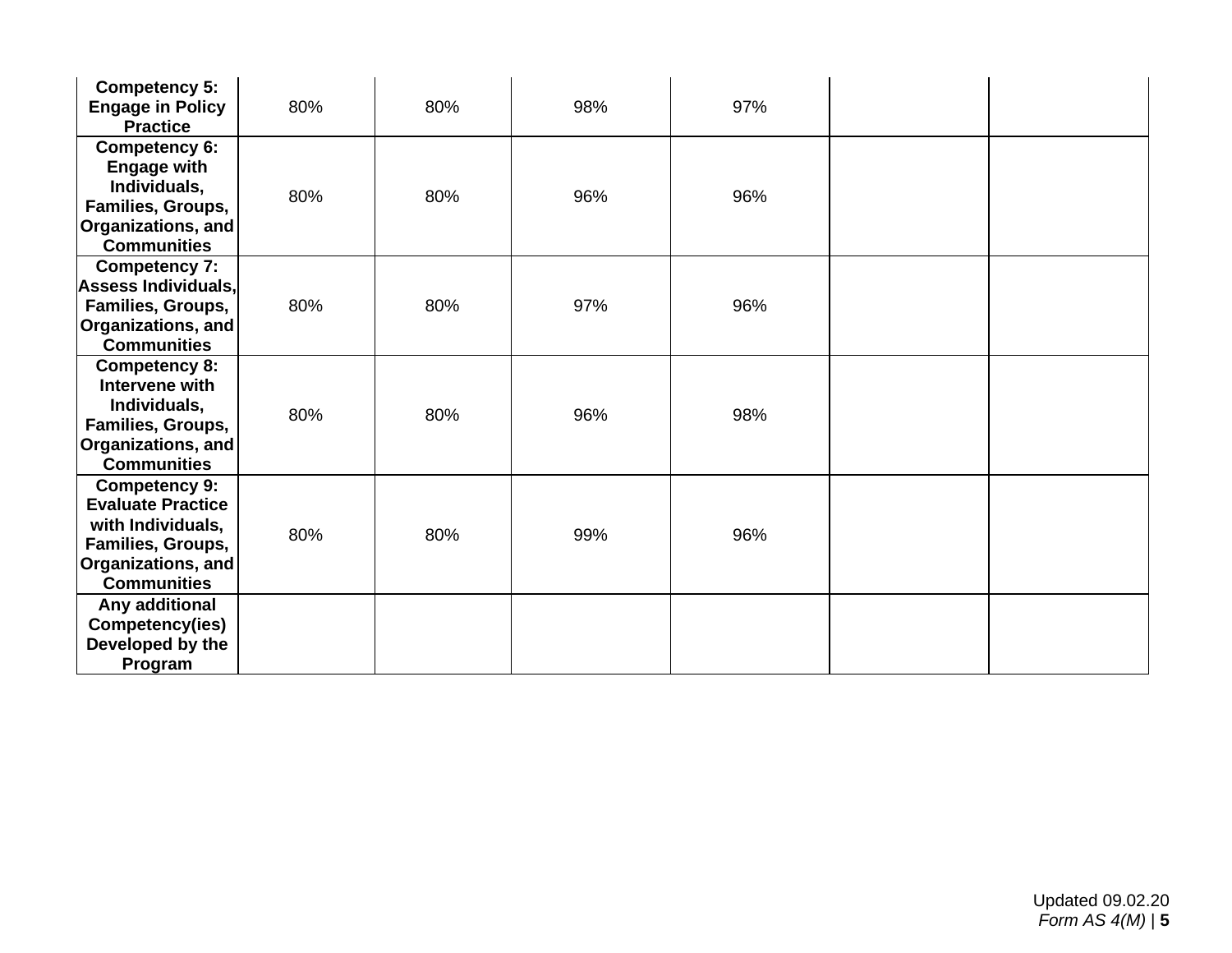### **Assessment Data Collected during the Academic Year (2020-2021) Program Option #2: Part-time, Columbia**

| <b>COMPETENCY</b>                                                                                                                    | <b>COMPETENCY</b><br><b>BENCHMARK</b><br>(%)<br>(GENERALIST) | <b>COMPETENCY</b><br><b>BENCHMARK</b><br>(AREA OF<br><b>SPECIALIZED</b><br><b>PRACTICE)</b> |                                                 | PERCENTAGE OF STUDENTS ACHIEVING BENCHMARK                                  |                                                                 |                                                                                                                   |
|--------------------------------------------------------------------------------------------------------------------------------------|--------------------------------------------------------------|---------------------------------------------------------------------------------------------|-------------------------------------------------|-----------------------------------------------------------------------------|-----------------------------------------------------------------|-------------------------------------------------------------------------------------------------------------------|
|                                                                                                                                      |                                                              |                                                                                             | <b>Generalist</b><br><b>Practice</b><br>$n = 7$ | Area of Specialized<br>Practice #1:<br><b>Advanced</b><br><b>Generalist</b> | Practice #2<br>(Identify<br>Specialization)<br>$n = (Number of$ | Area of Specialized Area of Specialized<br><b>Practice #3</b><br>(Identify<br>Specialization)<br>$n = (Number of$ |
|                                                                                                                                      |                                                              |                                                                                             |                                                 | $n = 3$                                                                     | students)                                                       | students)                                                                                                         |
| <b>Competency 1:</b><br><b>Demonstrate</b><br><b>Ethical and</b><br><b>Professional</b><br><b>Behavior</b>                           | 80%                                                          | 80%                                                                                         | 100%                                            | 100%                                                                        |                                                                 |                                                                                                                   |
| <b>Competency 2:</b><br><b>Engage Diversity</b><br>and Difference in<br><b>Practice</b>                                              | 80%                                                          | 80%                                                                                         | 86%                                             | 100%                                                                        |                                                                 |                                                                                                                   |
| <b>Competency 3:</b><br><b>Advance Human</b><br><b>Rights and Social,</b><br>Economic, and<br><b>Environmental</b><br><b>Justice</b> | 80%                                                          | 80%                                                                                         | 100%                                            | 100%                                                                        |                                                                 |                                                                                                                   |
| Competency 4:<br><b>Engage in Practice-</b><br>informed Research<br>and Research-<br>informed Practice                               | 80%                                                          | 80%                                                                                         | 100%                                            | 100%                                                                        |                                                                 |                                                                                                                   |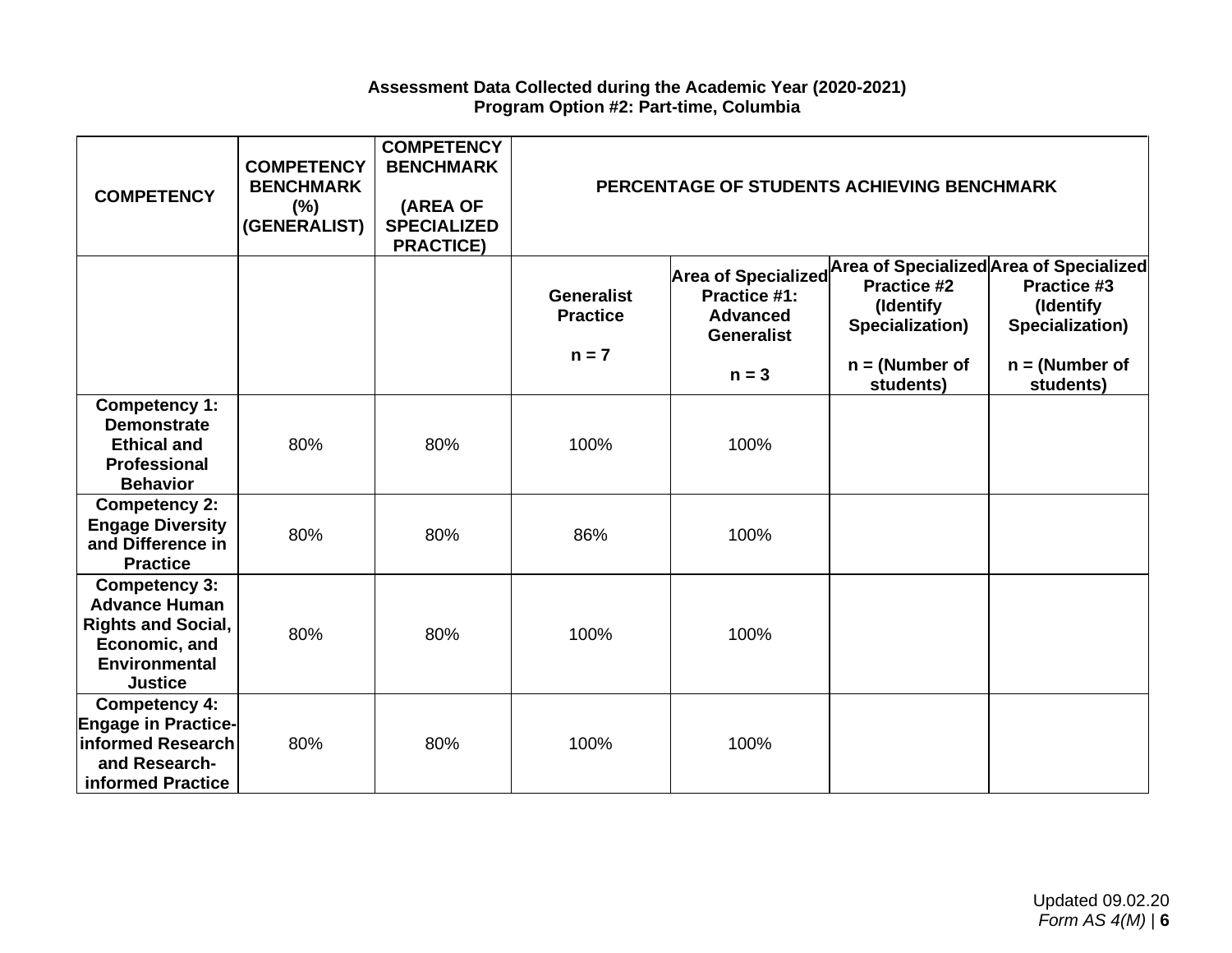| <b>Competency 5:</b><br><b>Engage in Policy</b><br><b>Practice</b>                                                                     | 80% | 80% | 100% | 100% |  |
|----------------------------------------------------------------------------------------------------------------------------------------|-----|-----|------|------|--|
| <b>Competency 6:</b><br><b>Engage with</b><br>Individuals,<br>Families, Groups,<br>Organizations, and<br><b>Communities</b>            | 80% | 80% | 100% | 100% |  |
| <b>Competency 7:</b><br>Assess Individuals,<br>Families, Groups,<br>Organizations, and<br><b>Communities</b>                           | 80% | 80% | 100% | 100% |  |
| <b>Competency 8:</b><br>Intervene with<br>Individuals,<br>Families, Groups,<br>Organizations, and<br><b>Communities</b>                | 80% | 80% | 100% | 100% |  |
| <b>Competency 9:</b><br><b>Evaluate Practice</b><br>with Individuals,<br>Families, Groups,<br>Organizations, and<br><b>Communities</b> | 80% | 80% | 86%  | 100% |  |
| Any additional<br>Competency(ies)<br>Developed by the<br>Program                                                                       |     |     |      |      |  |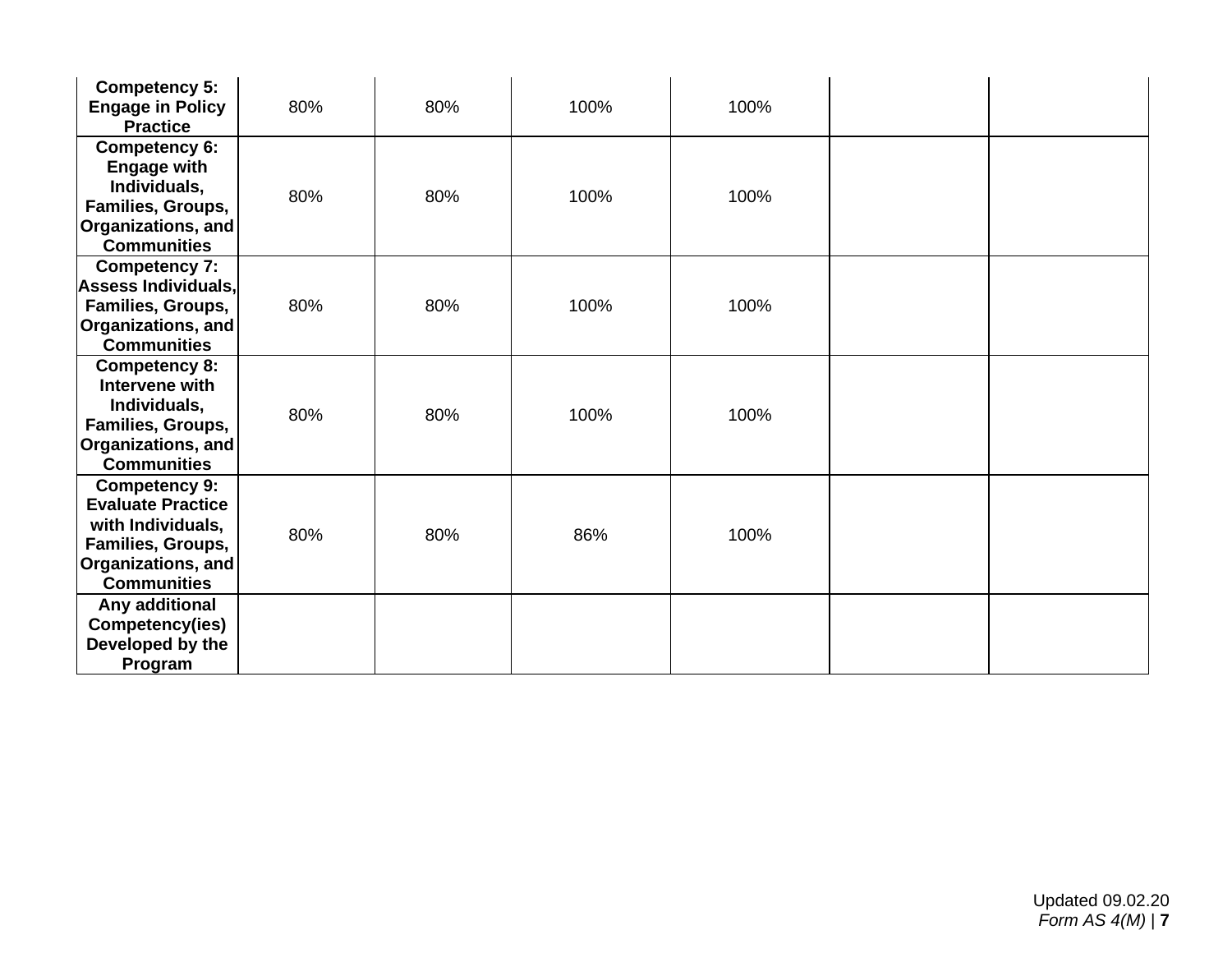### **Assessment Data Collected during the Academic Year (2020-2021) Program Option #3: Part-time, Charleston**

| <b>COMPETENCY</b>                                                                                                                    | <b>COMPETENCY</b><br><b>BENCHMARK</b><br>$(\% )$<br><b>GENERALIST</b> | <b>COMPETENCY</b><br><b>BENCHMARK</b><br>$(\%)$<br><b>AREA OF</b><br><b>SPECIALIZED</b><br><b>PRACTICE</b> |                                                  | PERCENTAGE OF STUDENTS ACHIEVING BENCHMARK                                                     |                                                                                                            |                                                                 |
|--------------------------------------------------------------------------------------------------------------------------------------|-----------------------------------------------------------------------|------------------------------------------------------------------------------------------------------------|--------------------------------------------------|------------------------------------------------------------------------------------------------|------------------------------------------------------------------------------------------------------------|-----------------------------------------------------------------|
|                                                                                                                                      |                                                                       |                                                                                                            | <b>Generalist</b><br><b>Practice</b><br>$n = 15$ | <b>Area of Specialized</b><br>Practice #1:<br><b>Advanced</b><br><b>Generalist</b><br>$n = 17$ | Area of Specialized Area of Specialized<br>Practice #2<br>(Identify<br>Specialization)<br>$n = (Number of$ | Practice #3<br>(Identify<br>Specialization)<br>$n = (Number of$ |
| Competency 1:<br><b>Demonstrate</b><br><b>Ethical and</b><br><b>Professional</b><br><b>Behavior</b>                                  | 80%                                                                   | 80%                                                                                                        | 100%                                             | 100%                                                                                           | students)                                                                                                  | students)                                                       |
| <b>Competency 2:</b><br><b>Engage Diversity</b><br>and Difference in<br><b>Practice</b>                                              | 80%                                                                   | 80%                                                                                                        | 100%                                             | 100%                                                                                           |                                                                                                            |                                                                 |
| <b>Competency 3:</b><br><b>Advance Human</b><br><b>Rights and Social,</b><br>Economic, and<br><b>Environmental</b><br><b>Justice</b> | 80%                                                                   | 80%                                                                                                        | 100%                                             | 100%                                                                                           |                                                                                                            |                                                                 |
| <b>Competency 4:</b><br><b>Engage in Practice-</b><br>informed Research<br>and Research-<br>informed Practice                        | 80%                                                                   | 80%                                                                                                        | 100%                                             | 94%                                                                                            |                                                                                                            |                                                                 |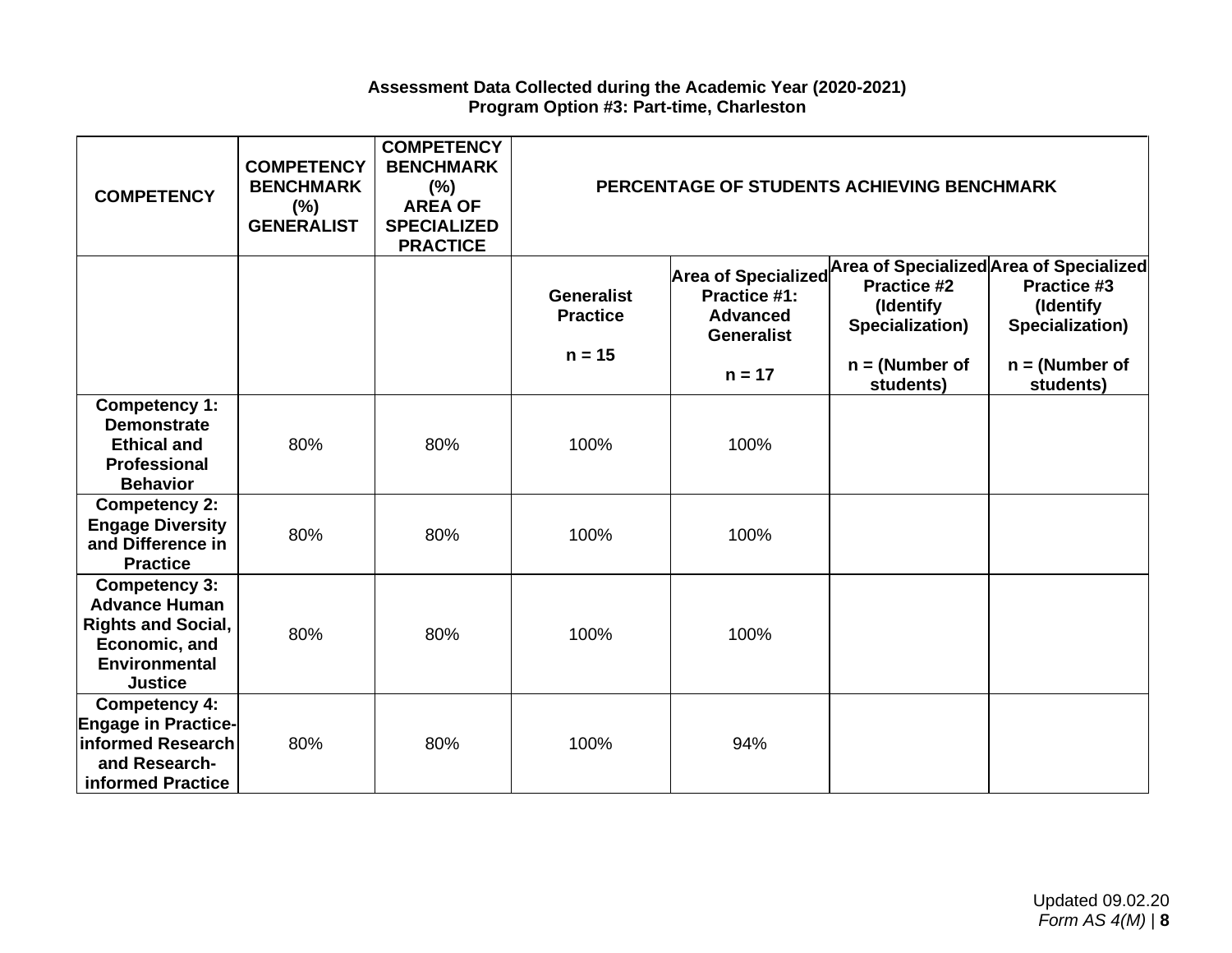| <b>Competency 5:</b><br><b>Engage in Policy</b><br><b>Practice</b>                                                                     | 80% | 80% | 100% | 94%  |  |
|----------------------------------------------------------------------------------------------------------------------------------------|-----|-----|------|------|--|
| <b>Competency 6:</b><br><b>Engage with</b><br>Individuals,<br>Families, Groups,<br>Organizations, and<br><b>Communities</b>            | 80% | 80% | 93%  | 100% |  |
| <b>Competency 7:</b><br>Assess Individuals,<br>Families, Groups,<br>Organizations, and<br><b>Communities</b>                           | 80% | 80% | 93%  | 94%  |  |
| <b>Competency 8:</b><br>Intervene with<br>Individuals,<br>Families, Groups,<br>Organizations, and<br><b>Communities</b>                | 80% | 80% | 100% | 100% |  |
| <b>Competency 9:</b><br><b>Evaluate Practice</b><br>with Individuals,<br>Families, Groups,<br>Organizations, and<br><b>Communities</b> | 80% | 80% | 100% | 100% |  |
| Any additional<br>Competency(ies)<br>Developed by the<br>Program                                                                       |     |     |      |      |  |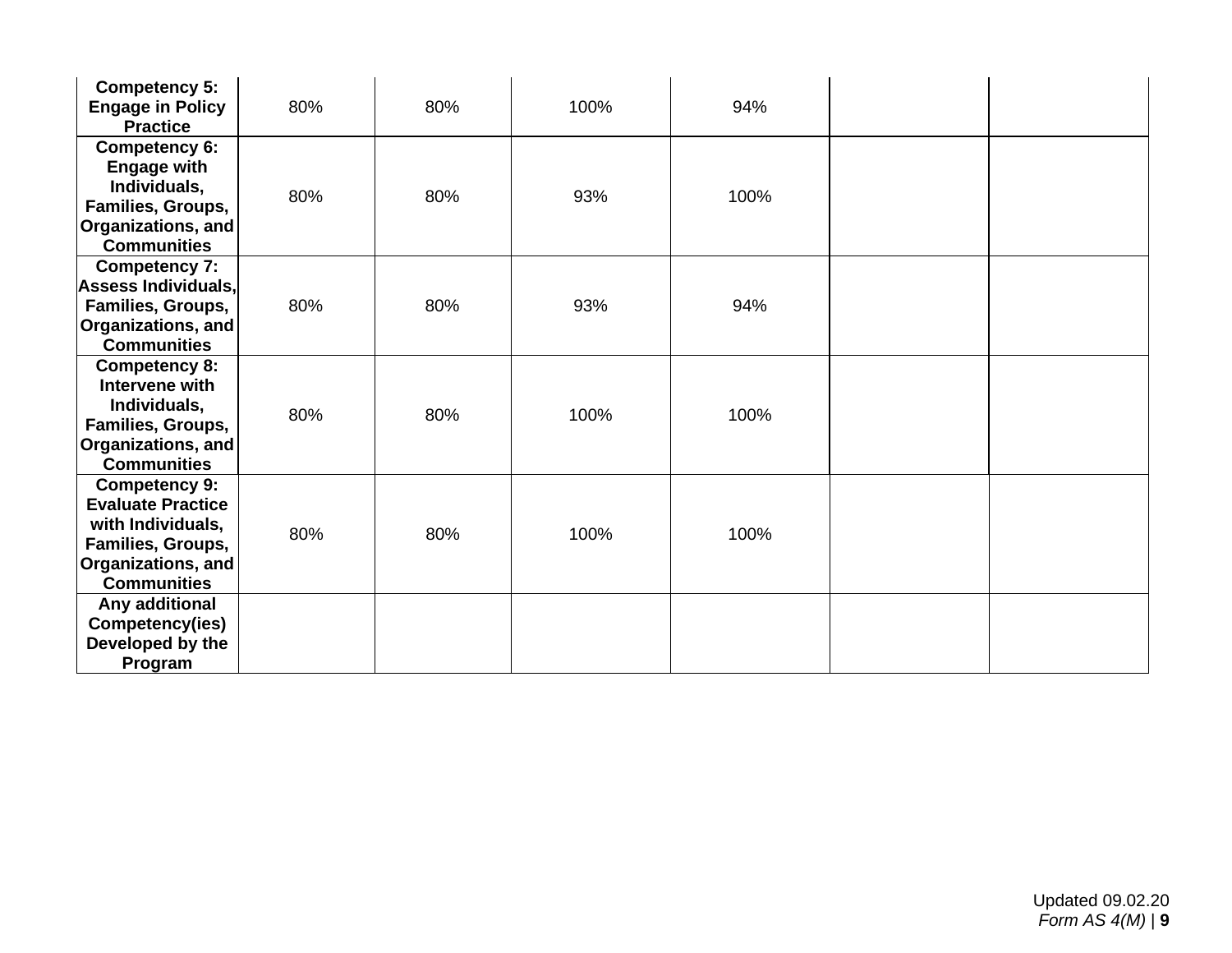### **Assessment Data Collected during the Academic Year (2020-2021) Program Option #4: Part-time, Greenville**

| <b>COMPETENCY</b>                                                                                                                    | <b>COMPETENCY</b><br><b>BENCHMARK</b><br>(%)<br><b>GENERALIST</b> | <b>COMPETENCY</b><br><b>BENCHMARK</b><br>$(\%)$<br><b>AREA OF</b><br><b>SPECIALIZED</b><br><b>PRACTICE</b> |                                                  | PERCENTAGE OF STUDENTS ACHIEVING BENCHMARK                                         |                                                                        |                                                                                                            |
|--------------------------------------------------------------------------------------------------------------------------------------|-------------------------------------------------------------------|------------------------------------------------------------------------------------------------------------|--------------------------------------------------|------------------------------------------------------------------------------------|------------------------------------------------------------------------|------------------------------------------------------------------------------------------------------------|
|                                                                                                                                      |                                                                   |                                                                                                            | <b>Generalist</b><br><b>Practice</b><br>$n = 17$ | <b>Area of Specialized</b><br>Practice #1:<br><b>Advanced</b><br><b>Generalist</b> | <b>Practice #2</b><br>(Identify<br>Specialization)<br>$n = (Number of$ | Area of Specialized Area of Specialized<br>Practice #3<br>(Identify<br>Specialization)<br>$n = (Number of$ |
|                                                                                                                                      |                                                                   |                                                                                                            |                                                  | $n = 14$                                                                           | students)                                                              | students)                                                                                                  |
| Competency 1:<br><b>Demonstrate</b><br><b>Ethical and</b><br>Professional<br><b>Behavior</b>                                         | 80%                                                               | 80%                                                                                                        | 94%                                              | 100%                                                                               |                                                                        |                                                                                                            |
| <b>Competency 2:</b><br><b>Engage Diversity</b><br>and Difference in<br><b>Practice</b>                                              | 80%                                                               | 80%                                                                                                        | 100%                                             | 100%                                                                               |                                                                        |                                                                                                            |
| <b>Competency 3:</b><br><b>Advance Human</b><br><b>Rights and Social,</b><br>Economic, and<br><b>Environmental</b><br><b>Justice</b> | 80%                                                               | 80%                                                                                                        | 94%                                              | 100%                                                                               |                                                                        |                                                                                                            |
| <b>Competency 4:</b><br><b>Engage in Practice-</b><br>informed Research<br>and Research-<br>informed Practice                        | 80%                                                               | 80%                                                                                                        | 100%                                             | 100%                                                                               |                                                                        |                                                                                                            |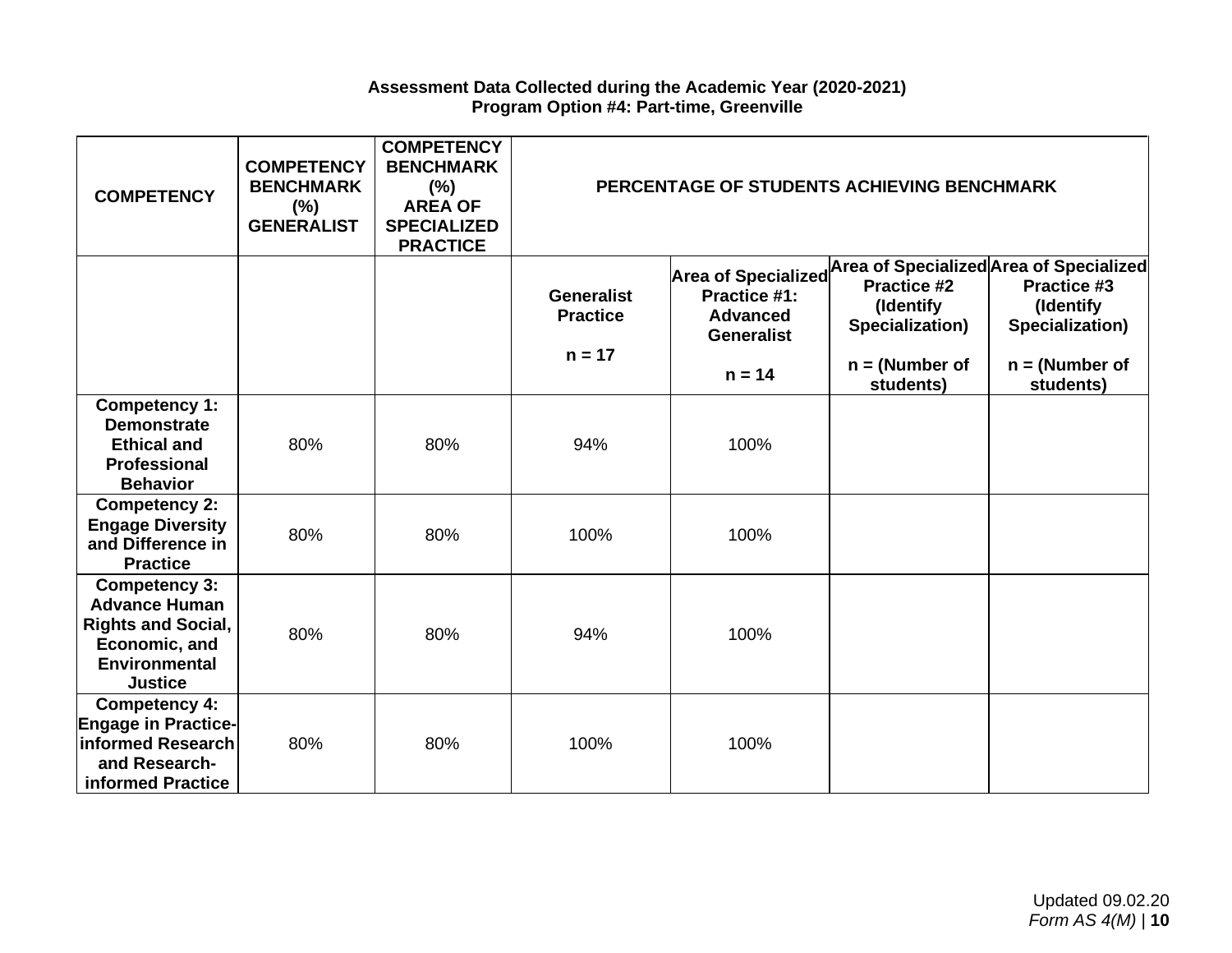| <b>Competency 5:</b><br><b>Engage in Policy</b><br><b>Practice</b>                                                                     | 80% | 80% | 94%  | 100% |  |
|----------------------------------------------------------------------------------------------------------------------------------------|-----|-----|------|------|--|
| <b>Competency 6:</b><br><b>Engage with</b><br>Individuals,<br>Families, Groups,<br><b>Organizations, and</b><br><b>Communities</b>     | 80% | 80% | 100% | 100% |  |
| <b>Competency 7:</b><br><b>Assess Individuals,</b><br>Families, Groups,<br>Organizations, and<br><b>Communities</b>                    | 80% | 80% | 94%  | 100% |  |
| <b>Competency 8:</b><br>Intervene with<br>Individuals,<br>Families, Groups,<br><b>Organizations, and</b><br><b>Communities</b>         | 80% | 80% | 100% | 100% |  |
| <b>Competency 9:</b><br><b>Evaluate Practice</b><br>with Individuals,<br>Families, Groups,<br>Organizations, and<br><b>Communities</b> | 80% | 80% | 100% | 100% |  |
| Any additional<br>Competency(ies)<br>Developed by the<br>Program                                                                       |     |     |      |      |  |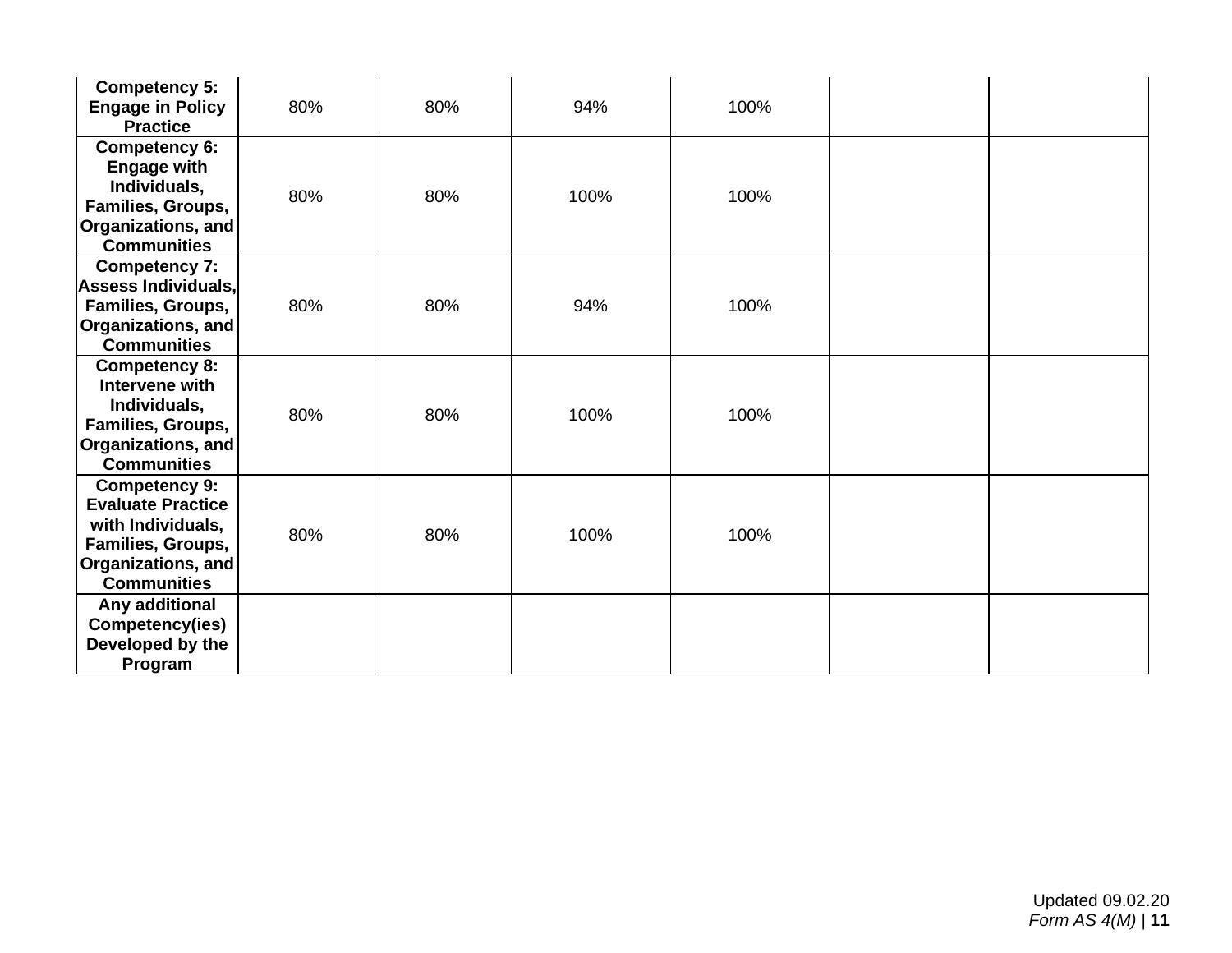## **OVERALL ASSESSMENT OF STUDENT LEARNING OUTCOMES (Aggregate Findings for All Students from All Program Options Combined)**

# **Assessment Data Collected during the Academic Year (2020-2021)**

| <b>COMPETENCY</b>                                                                                                             | <b>COMPETENCY</b><br><b>BENCHMARK</b><br>$(\%)$<br><b>GENERALIST</b> | <b>COMPETENCY</b><br><b>BENCHMARK</b><br>$(\%)$<br><b>ADVANCED</b><br><b>GENERALIST</b> |                                      |                                                      | PERCENTAGE OF STUDENTS ACHIEVING BENCHMARK                                                                        |                                             |
|-------------------------------------------------------------------------------------------------------------------------------|----------------------------------------------------------------------|-----------------------------------------------------------------------------------------|--------------------------------------|------------------------------------------------------|-------------------------------------------------------------------------------------------------------------------|---------------------------------------------|
|                                                                                                                               |                                                                      |                                                                                         | <b>Generalist</b><br><b>Practice</b> | Practice #1:<br><b>Advanced</b><br><b>Generalist</b> | Area of Specialized Area of Specialized Area of Specialized<br><b>Practice #2</b><br>(Identify<br>Specialization) | Practice #3<br>(Identify<br>Specialization) |
| <b>Competency 1:</b><br><b>Demonstrate Ethical</b><br>and Professional<br><b>Behavior</b>                                     | 80%                                                                  | 80%                                                                                     | 98%                                  | 98%                                                  |                                                                                                                   |                                             |
| <b>Competency 2:</b><br><b>Engage Diversity</b><br>and Difference in<br><b>Practice</b>                                       | 80%                                                                  | 80%                                                                                     | 98%                                  | 98%                                                  |                                                                                                                   |                                             |
| Competency 3:<br><b>Advance Human</b><br><b>Rights and Social,</b><br>Economic, and<br><b>Environmental</b><br><b>Justice</b> | 80%                                                                  | 80%                                                                                     | 95%                                  | 97%                                                  |                                                                                                                   |                                             |
| Competency 4:<br><b>Engage In Practice-</b><br>informed Research<br>and Research-<br>informed Practice                        | 80%                                                                  | 80%                                                                                     | 97%                                  | 96%                                                  |                                                                                                                   |                                             |
| <b>Competency 5:</b><br><b>Engage in Policy</b><br><b>Practice</b>                                                            | 80%                                                                  | 80%                                                                                     | 96%                                  | 96%                                                  |                                                                                                                   |                                             |
| <b>Competency 6:</b><br><b>Engage with</b>                                                                                    | 80%                                                                  | 80%                                                                                     | 96%                                  | 96%                                                  |                                                                                                                   |                                             |